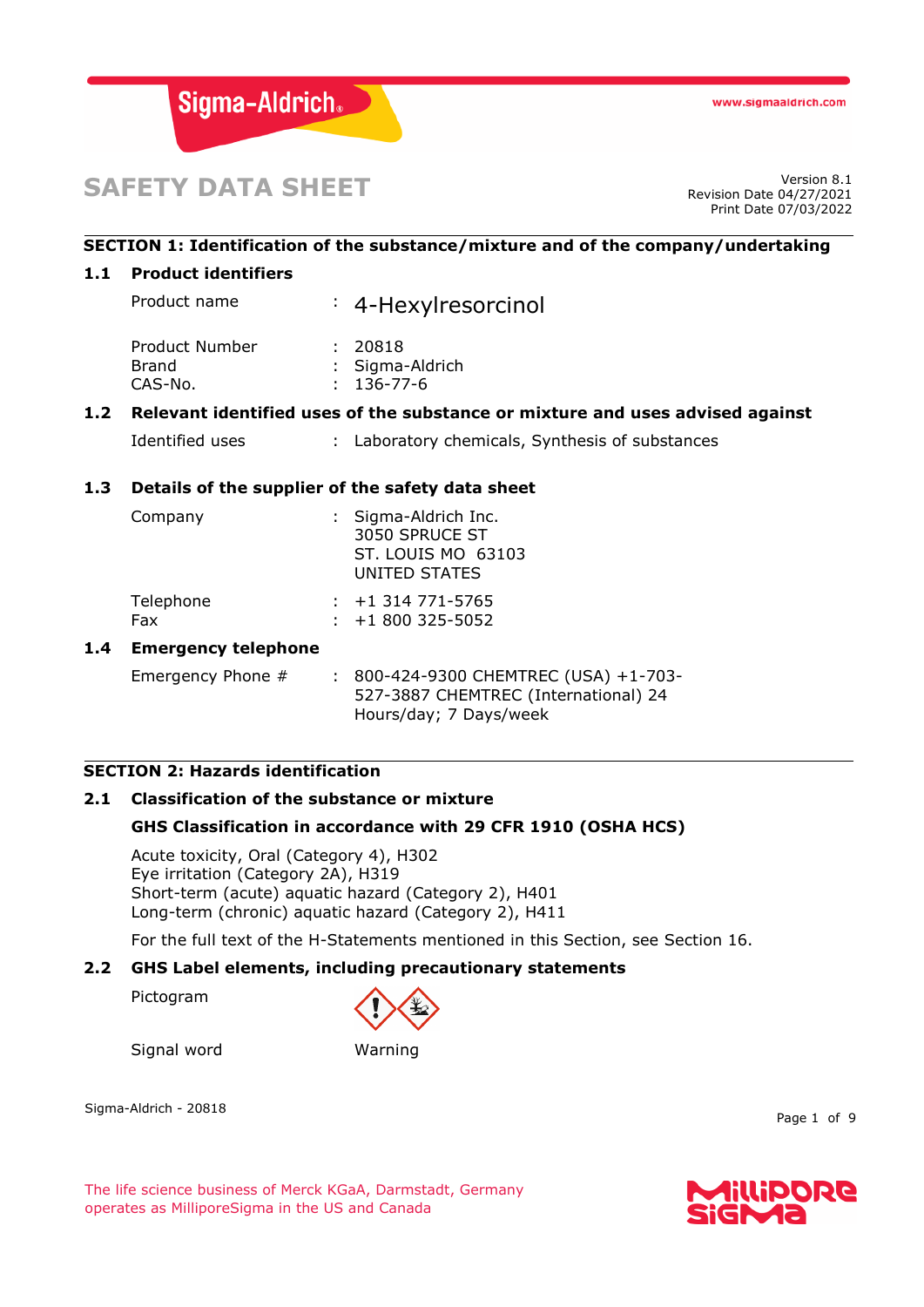| Hazard statement(s)        |                                                                                                                                        |
|----------------------------|----------------------------------------------------------------------------------------------------------------------------------------|
| H302                       | Harmful if swallowed.                                                                                                                  |
| H319                       | Causes serious eye irritation.                                                                                                         |
| H411                       | Toxic to aquatic life with long lasting effects.                                                                                       |
| Precautionary statement(s) |                                                                                                                                        |
| P <sub>264</sub>           | Wash skin thoroughly after handling.                                                                                                   |
| P <sub>270</sub>           | Do not eat, drink or smoke when using this product.                                                                                    |
| P273                       | Avoid release to the environment.                                                                                                      |
| P <sub>280</sub>           | Wear eye protection/ face protection.                                                                                                  |
| $P301 + P312 + P330$       | IF SWALLOWED: Call a POISON CENTER/ doctor if you feel<br>unwell. Rinse mouth.                                                         |
| $P305 + P351 + P338$       | IF IN EYES: Rinse cautiously with water for several minutes.<br>Remove contact lenses, if present and easy to do. Continue<br>rinsing. |
| $P337 + P313$              | If eye irritation persists: Get medical advice/ attention.                                                                             |
| P391                       | Collect spillage.                                                                                                                      |
| P501                       | Dispose of contents/ container to an approved waste disposal<br>plant.                                                                 |

# **2.3 Hazards not otherwise classified (HNOC) or not covered by GHS** - none

#### **SECTION 3: Composition/information on ingredients**

| 3.1 | <b>Substances</b><br><b>Formula</b><br>Molecular weight<br>CAS-No.<br>EC-No. | ÷. | C <sub>12</sub> H <sub>18</sub> O <sub>2</sub><br>194.27 g/mol<br>136-77-6<br>205-257-4 |                                                                                                  |                |
|-----|------------------------------------------------------------------------------|----|-----------------------------------------------------------------------------------------|--------------------------------------------------------------------------------------------------|----------------|
|     | Component                                                                    |    |                                                                                         | Classification                                                                                   | Concentration  |
|     | 4-Hexylresorcinol                                                            |    |                                                                                         |                                                                                                  |                |
|     |                                                                              |    |                                                                                         | Acute Tox. 4; Eye Irrit.<br>2A; Aquatic Acute 2;<br>Aquatic Chronic 2; H302,<br>H319, H401, H411 | $\leq$ = 100 % |

For the full text of the H-Statements mentioned in this Section, see Section 16.

#### **SECTION 4: First aid measures**

#### **4.1 Description of first-aid measures**

#### **General advice**

Show this material safety data sheet to the doctor in attendance.

#### **If inhaled**

After inhalation: fresh air.

#### **In case of skin contact**

In case of skin contact: Take off immediately all contaminated clothing. Rinse skin with water/ shower.

Sigma-Aldrich - 20818

Page 2 of 9

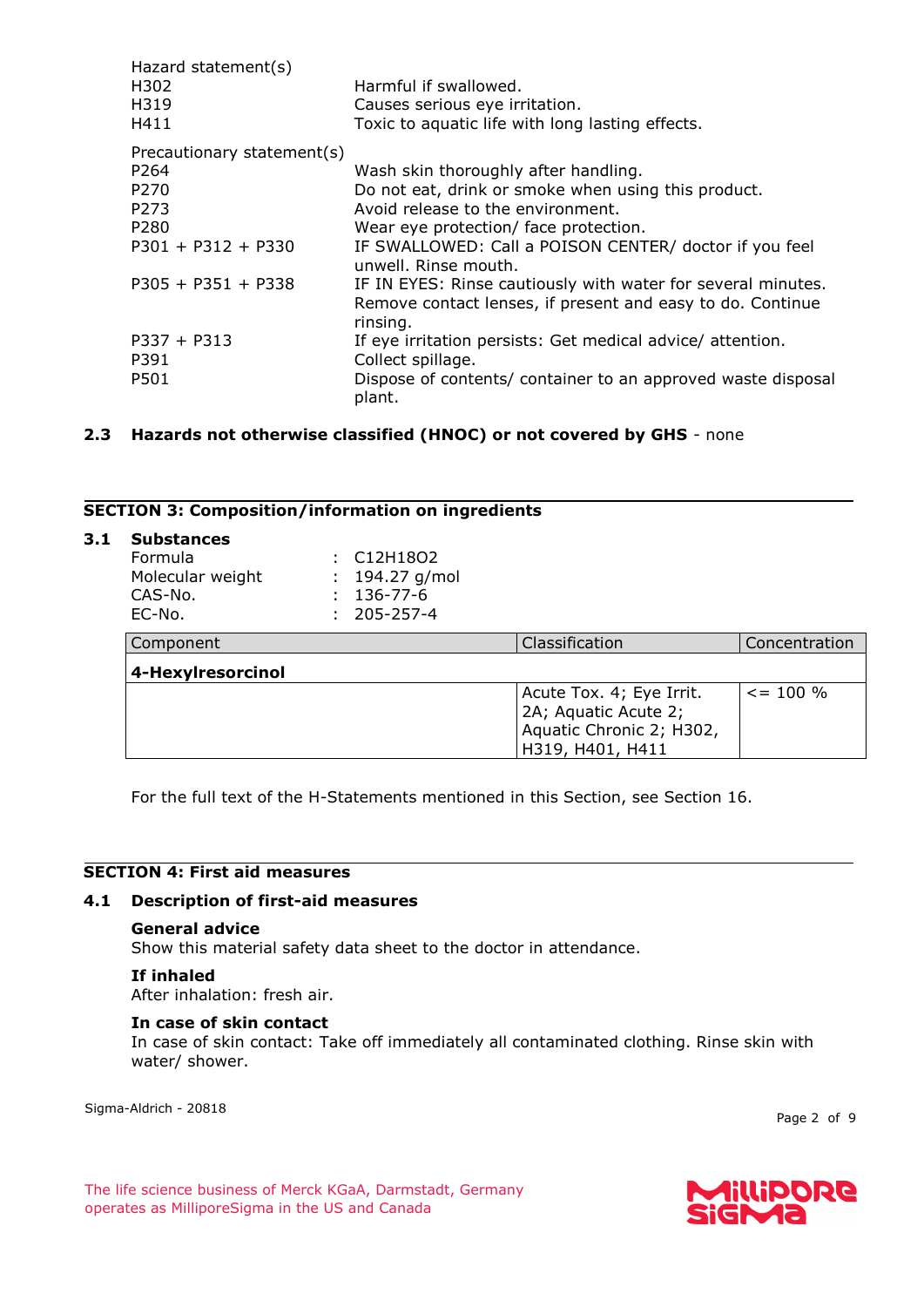## **In case of eye contact**

After eye contact: rinse out with plenty of water. Call in ophthalmologist. Remove contact lenses.

## **If swallowed**

After swallowing: immediately make victim drink water (two glasses at most). Consult a physician.

## **4.2 Most important symptoms and effects, both acute and delayed**

The most important known symptoms and effects are described in the labelling (see section 2.2) and/or in section 11

**4.3 Indication of any immediate medical attention and special treatment needed** No data available

#### **SECTION 5: Firefighting measures**

#### **5.1 Extinguishing media**

**Suitable extinguishing media** Water Foam Carbon dioxide (CO2) Dry powder

#### **Unsuitable extinguishing media**

For this substance/mixture no limitations of extinguishing agents are given.

#### **5.2 Special hazards arising from the substance or mixture**

Carbon oxides Combustible. Vapors are heavier than air and may spread along floors. Forms explosive mixtures with air on intense heating.

Development of hazardous combustion gases or vapours possible in the event of fire.

#### **5.3 Advice for firefighters**

In the event of fire, wear self-contained breathing apparatus.

**5.4 Further information** Prevent fire extinguishing water from contaminating surface water or the ground water system.

# **SECTION 6: Accidental release measures**

- **6.1 Personal precautions, protective equipment and emergency procedures** Advice for non-emergency personnel: Avoid inhalation of dusts. Avoid substance contact. Ensure adequate ventilation. Evacuate the danger area, observe emergency procedures, consult an expert. For personal protection see section 8.
- **6.2 Environmental precautions** Do not let product enter drains.
- **6.3 Methods and materials for containment and cleaning up** Cover drains. Collect, bind, and pump off spills. Observe possible material restrictions (see sections 7 and 10). Take up dry. Dispose of properly. Clean up affected area. Avoid generation of dusts.
- **6.4 Reference to other sections** For disposal see section 13.

Sigma-Aldrich - 20818

Page 3 of 9

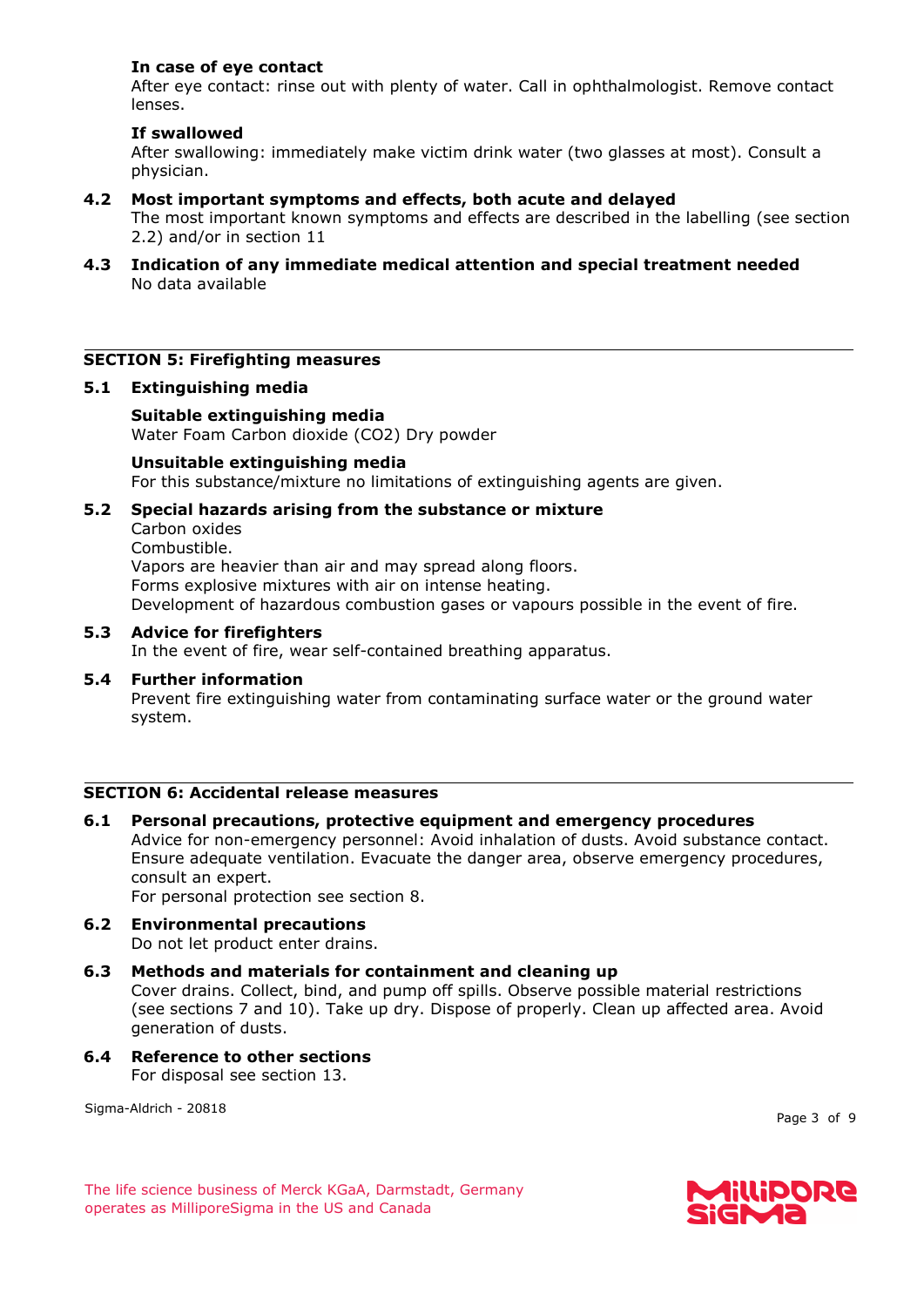#### **SECTION 7: Handling and storage**

**7.1 Precautions for safe handling** For precautions see section 2.2.

## **7.2 Conditions for safe storage, including any incompatibilities**

# **Storage conditions**

Tightly closed. Dry. Storage class (TRGS 510): 11: Combustible Solids

## **7.3 Specific end use(s)**

Apart from the uses mentioned in section 1.2 no other specific uses are stipulated

## **SECTION 8: Exposure controls/personal protection**

#### **8.1 Control parameters**

## **Ingredients with workplace control parameters**

Contains no substances with occupational exposure limit values.

### **8.2 Exposure controls**

#### **Appropriate engineering controls**

Change contaminated clothing. Preventive skin protection recommended. Wash hands after working with substance.

## **Personal protective equipment**

#### **Eye/face protection**

Use equipment for eye protection tested and approved under appropriate government standards such as NIOSH (US) or EN 166(EU). Safety glasses

#### **Skin protection**

This recommendation applies only to the product stated in the safety data sheet, supplied by us and for the designated use. When dissolving in or mixing with other substances and under conditions deviating from those stated in EN374 please contact the supplier of CE-approved gloves (e.g. KCL GmbH, D-36124 Eichenzell, Internet: www.kcl.de).

Full contact Material: Nitrile rubber Minimum layer thickness: 0.11 mm Break through time: 480 min Material tested: KCL 741 Dermatril® L

This recommendation applies only to the product stated in the safety data sheet, supplied by us and for the designated use. When dissolving in or mixing with other substances and under conditions deviating from those stated in EN374 please contact the supplier of CE-approved gloves (e.g. KCL GmbH, D-36124 Eichenzell, Internet: www.kcl.de). Splash contact Material: Nitrile rubber Minimum layer thickness: 0.11 mm Break through time: 480 min Material tested: KCL 741 Dermatril® L

Sigma-Aldrich - 20818

Page 4 of 9

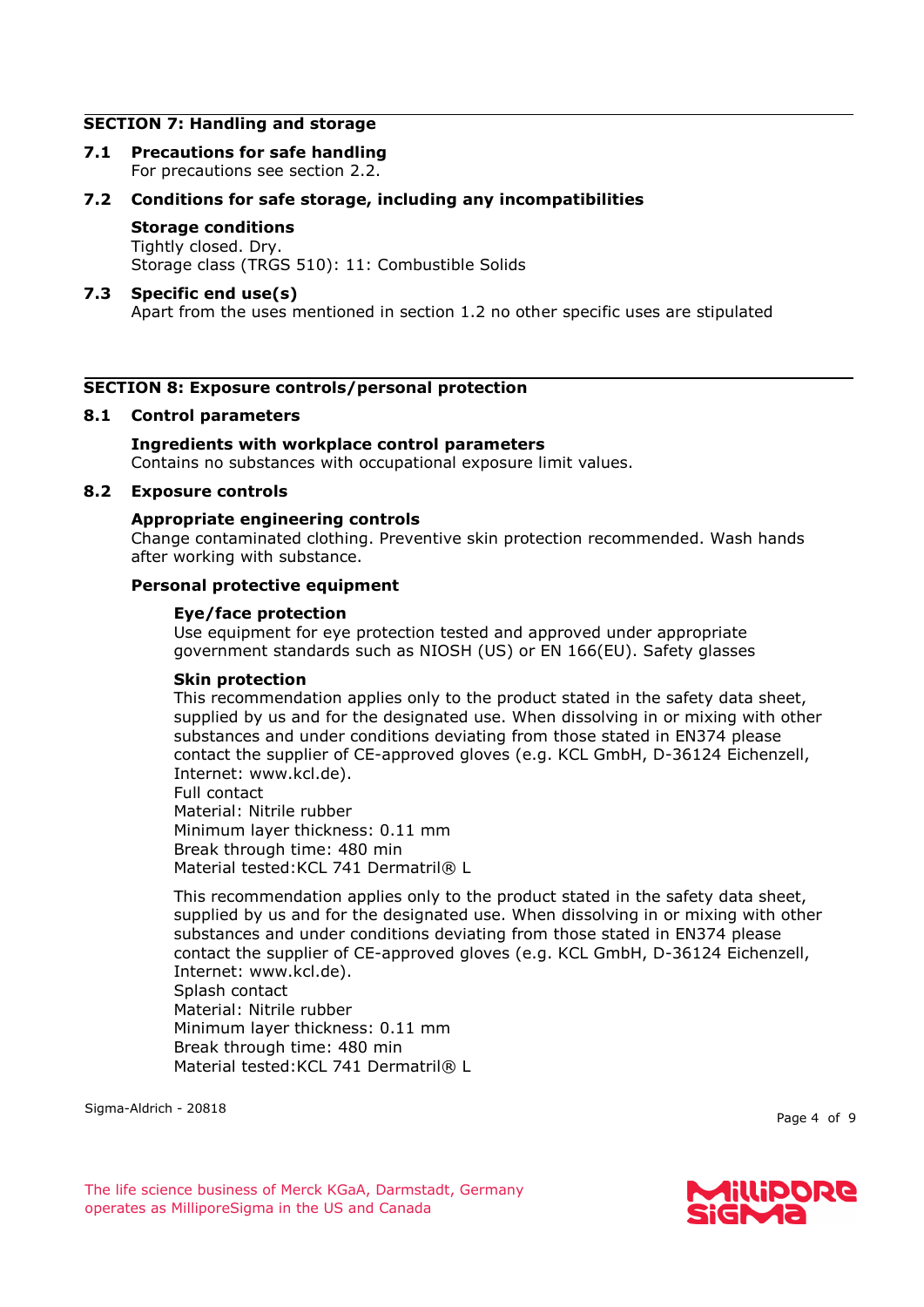# **Body Protection**

protective clothing

## **Respiratory protection**

required when dusts are generated.

Our recommendations on filtering respiratory protection are based on the following standards: DIN EN 143, DIN 14387 and other accompanying standards relating to the used respiratory protection system.

## **Control of environmental exposure**

Do not let product enter drains.

## **SECTION 9: Physical and chemical properties**

## **9.1 Information on basic physical and chemical properties**

| a)           | Appearance                                         | Form: solid                                                                                         |
|--------------|----------------------------------------------------|-----------------------------------------------------------------------------------------------------|
| b)           | Odor                                               | No data available                                                                                   |
| $\mathsf{C}$ | Odor Threshold                                     | No data available                                                                                   |
| d)           | pH                                                 | No data available                                                                                   |
| e)           | Melting<br>point/freezing point                    | Melting point/range: 66.9 - 67.9 °C (152.4 - 154.2 °F) at<br>ca.1,013 hPa - OECD Test Guideline 102 |
| $f$ )        | Initial boiling point<br>and boiling range         | 333 - 335 °C 631 - 635 °F at 1,013 hPa - (ECHA)                                                     |
| g)           | Flash point                                        | ca.198 °C (388 °F)                                                                                  |
| h)           | Evaporation rate                                   | No data available                                                                                   |
| i)           | Flammability (solid,<br>gas)                       | No data available                                                                                   |
| j)           | Upper/lower<br>flammability or<br>explosive limits | No data available                                                                                   |
| k)           | Vapor pressure                                     | No data available                                                                                   |
| $\vert$ )    | Vapor density                                      | No data available                                                                                   |
| m)           | Relative density                                   | No data available                                                                                   |
| n)           | Water solubility                                   | ca.0.701 g/l at 20 °C (68 °F) - OECD Test Guideline 105                                             |
| $\circ$ )    | Partition coefficient:<br>n-octanol/water          | log Pow: ca.3.34 at 20 °C (68 °F) - Bioaccumulation is not<br>expected.                             |
| p)           | Autoignition<br>temperature                        | ca.450 °C (ca.842 °F) at 1,013 hPa                                                                  |
| q)           | Decomposition<br>temperature                       | No data available                                                                                   |
| r)           | Viscosity                                          | No data available                                                                                   |
| s)           | <b>Explosive properties</b>                        | No data available                                                                                   |
| t)           | Oxidizing properties                               | No data available                                                                                   |
|              |                                                    |                                                                                                     |

## **9.2 Other safety information**

Sigma-Aldrich - 20818

Page 5 of 9

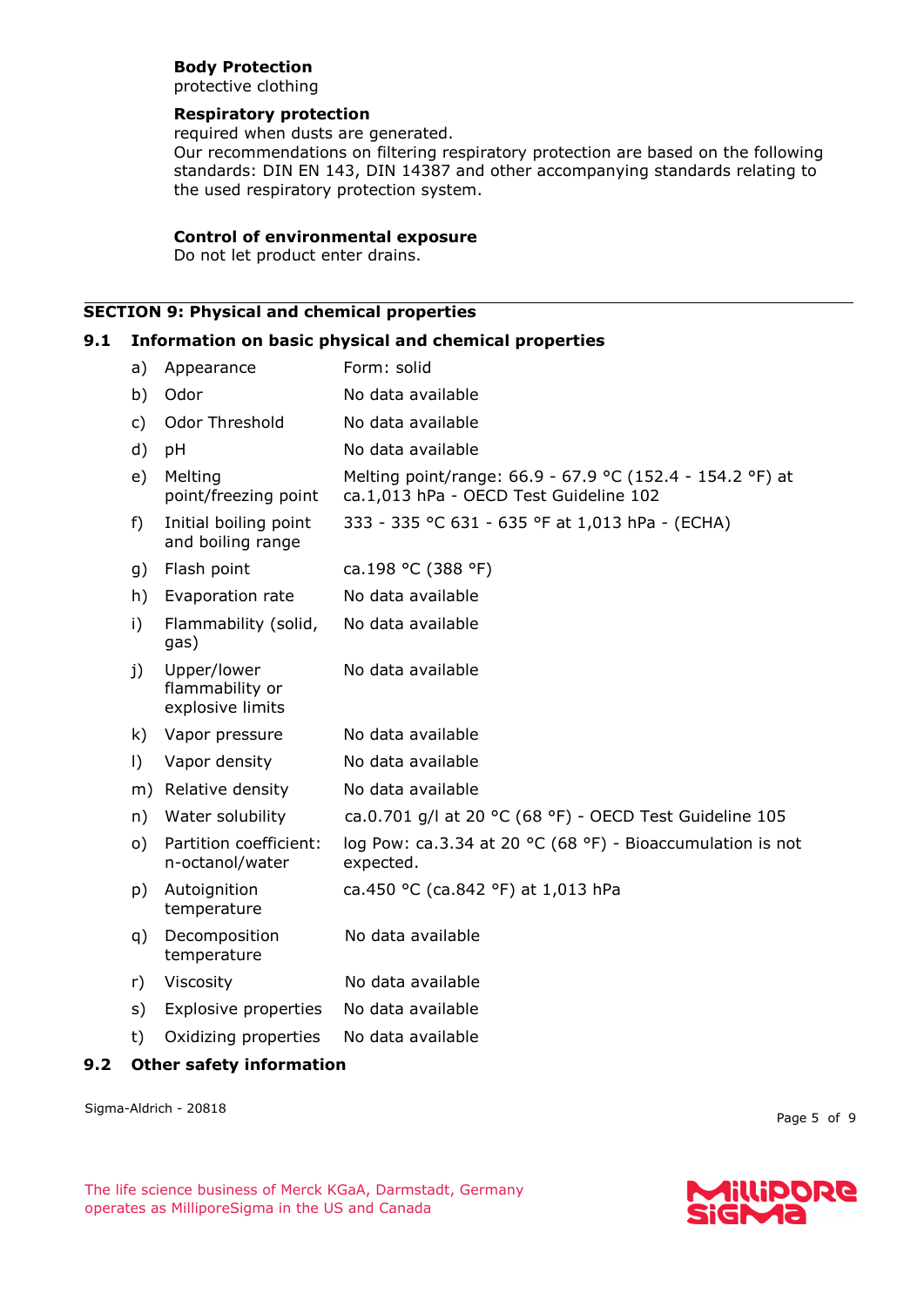## **SECTION 10: Stability and reactivity**

## **10.1 Reactivity**

Forms explosive mixtures with air on intense heating. A range from approx. 15 Kelvin below the flash point is to be rated as critical. The following applies in general to flammable organic substances and mixtures: in correspondingly fine distribution, when whirled up a dust explosion potential may generally be assumed.

## **10.2 Chemical stability**

The product is chemically stable under standard ambient conditions (room temperature) .

#### **10.3 Possibility of hazardous reactions** Violent reactions possible with: Oxidizing agents Acid anhydrides acid halides

# **10.4 Conditions to avoid**

Strong heating.

- **10.5 Incompatible materials** No data available
- **10.6 Hazardous decomposition products** In the event of fire: see section 5

# **SECTION 11: Toxicological information**

## **11.1 Information on toxicological effects**

## **Acute toxicity**

LD50 Oral - Rat - 550 mg/kg Symptoms: Irritations of mucous membranes in the mouth, pharynx, oesophagus and gastrointestinal tract. Remarks: (External MSDS) Inhalation: No data available

No data available

#### **Skin corrosion/irritation** Skin - Human Result: No skin irritation

# **Serious eye damage/eye irritation**

Eyes - Rabbit Result: Irritating to eyes.

## **Respiratory or skin sensitization**

Patch test: - Mouse Result: Not a skin sensitizer.

Sigma-Aldrich - 20818

Page 6 of 9

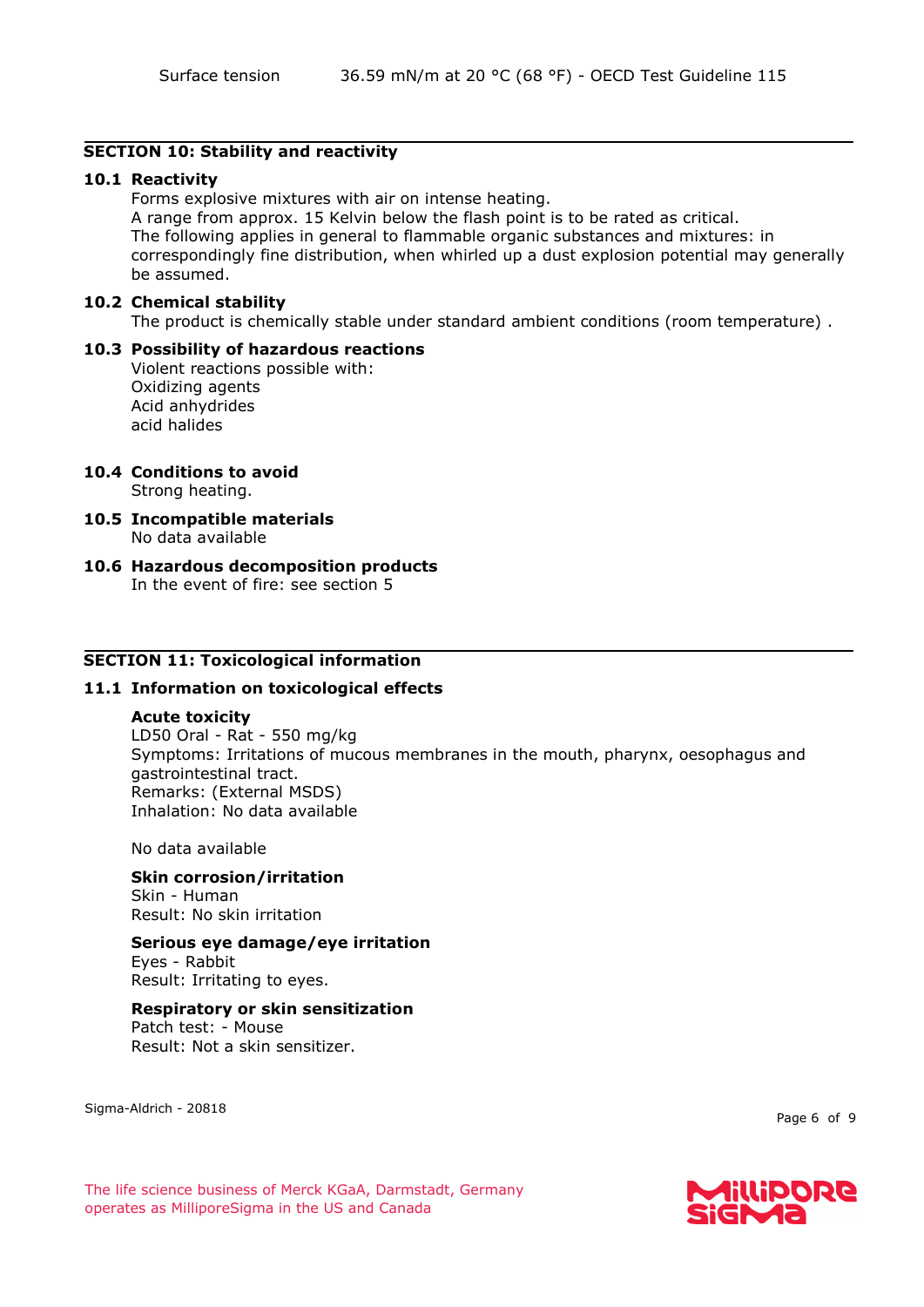## **Germ cell mutagenicity**

Test Type: Ames test Test system: Salmonella typhimurium Result: negative Remarks: (National Toxicology Program)

# **Carcinogenicity**

- IARC: No ingredient of this product present at levels greater than or equal to 0.1% is identified as probable, possible or confirmed human carcinogen by IARC.
- NTP: No ingredient of this product present at levels greater than or equal to 0.1% is identified as a known or anticipated carcinogen by NTP.
- OSHA: No component of this product present at levels greater than or equal to 0.1% is on OSHA's list of regulated carcinogens.

#### **Reproductive toxicity** No data available

**Specific target organ toxicity - single exposure** No data available

**Specific target organ toxicity - repeated exposure** No data available

**Aspiration hazard**

No data available

## **11.2 Additional Information**

RTECS: VH1575000

Depending on the intensity and duration of exposure, effects may vary from mild irritation to severe destruction of tissue., prolonged or repeated exposure can cause:, Damage to the eyes.

To the best of our knowledge, the chemical, physical, and toxicological properties have not been thoroughly investigated.

Other dangerous properties can not be excluded.

Handle in accordance with good industrial hygiene and safety practice.

Stomach - Irregularities - Based on Human Evidence

Stomach - Irregularities - Based on Human Evidence

# **SECTION 12: Ecological information**

## **12.1 Toxicity**

Sigma-Aldrich - 20818 Toxicity to daphnia and other aquatic static test EC50 - Daphnia magna (Water flea) - ca. 2.8 mg/l - 48 h (OECD Test Guideline 202)

Page 7 of 9

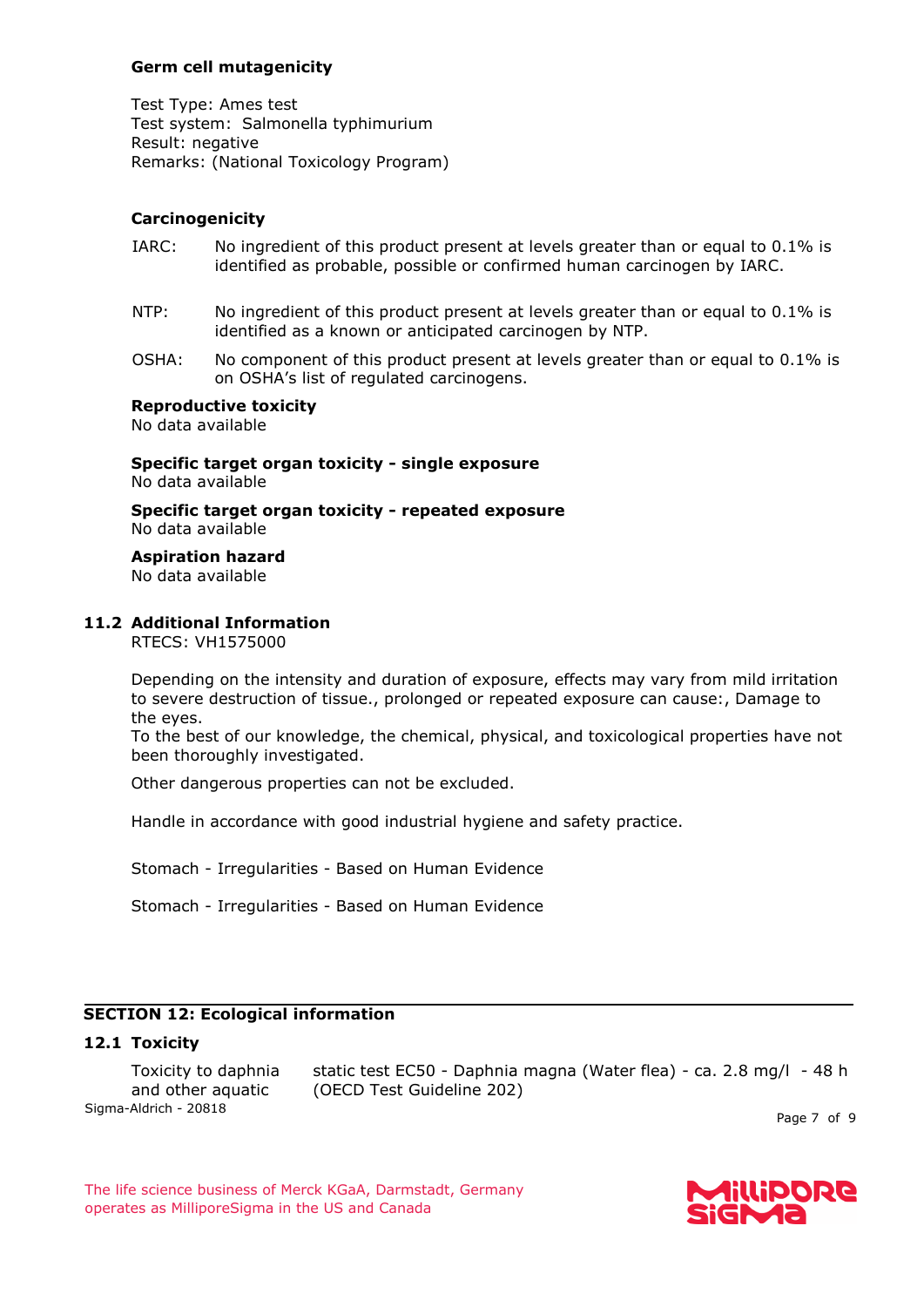invertebrates

Toxicity to algae static test EC50 - Pseudokirchneriella subcapitata - ca. 6.24 mg/l - 72 h (OECD Test Guideline 201)

**12.2 Persistence and degradability**

Biodegradability aerobic - Exposure time 28 d Result: 11.36 % - Not rapidly biodegradable (OECD Test Guideline 301D)

- **12.3 Bioaccumulative potential** No data available
- **12.4 Mobility in soil** No data available
- **12.5 Results of PBT and vPvB assessment** PBT/vPvB assessment not available as chemical safety assessment not required/not conducted
- **12.6 Other adverse effects**

No data available

# **SECTION 13: Disposal considerations**

# **13.1 Waste treatment methods**

## **Product**

Waste material must be disposed of in accordance with the national and local regulations. Leave chemicals in original containers. No mixing with other waste. Handle uncleaned containers like the product itself. See www.retrologistik.com for processes regarding the return of chemicals and containers, or contact us there if you have further questions.

# **SECTION 14: Transport information**

# **DOT (US)**

Not dangerous goods

# **IMDG**

UN number: 3077 Class: 9 Packing group: III EMS-No: F-A, S-F Proper shipping name: ENVIRONMENTALLY HAZARDOUS SUBSTANCE, SOLID, N.O.S. (4- Hexylresorcinol) Marine pollutant : yes

# **IATA**

UN number: 3077 Class: 9 Packing group: III Proper shipping name: Environmentally hazardous substance, solid, n.o.s. (4- Hexylresorcinol) **Further information** EHS-Mark required (ADR 2.2.9.1.10, IMDG code 2.10.3) for single packagings and combination packagings containing inner packagings with Dangerous Goods > 5L for liquids or  $>$  5kg for solids. Packages smaller than or equal to 5 kg  $/$  L, not dangerous goods of Class 9

Sigma-Aldrich - 20818

Page 8 of 9